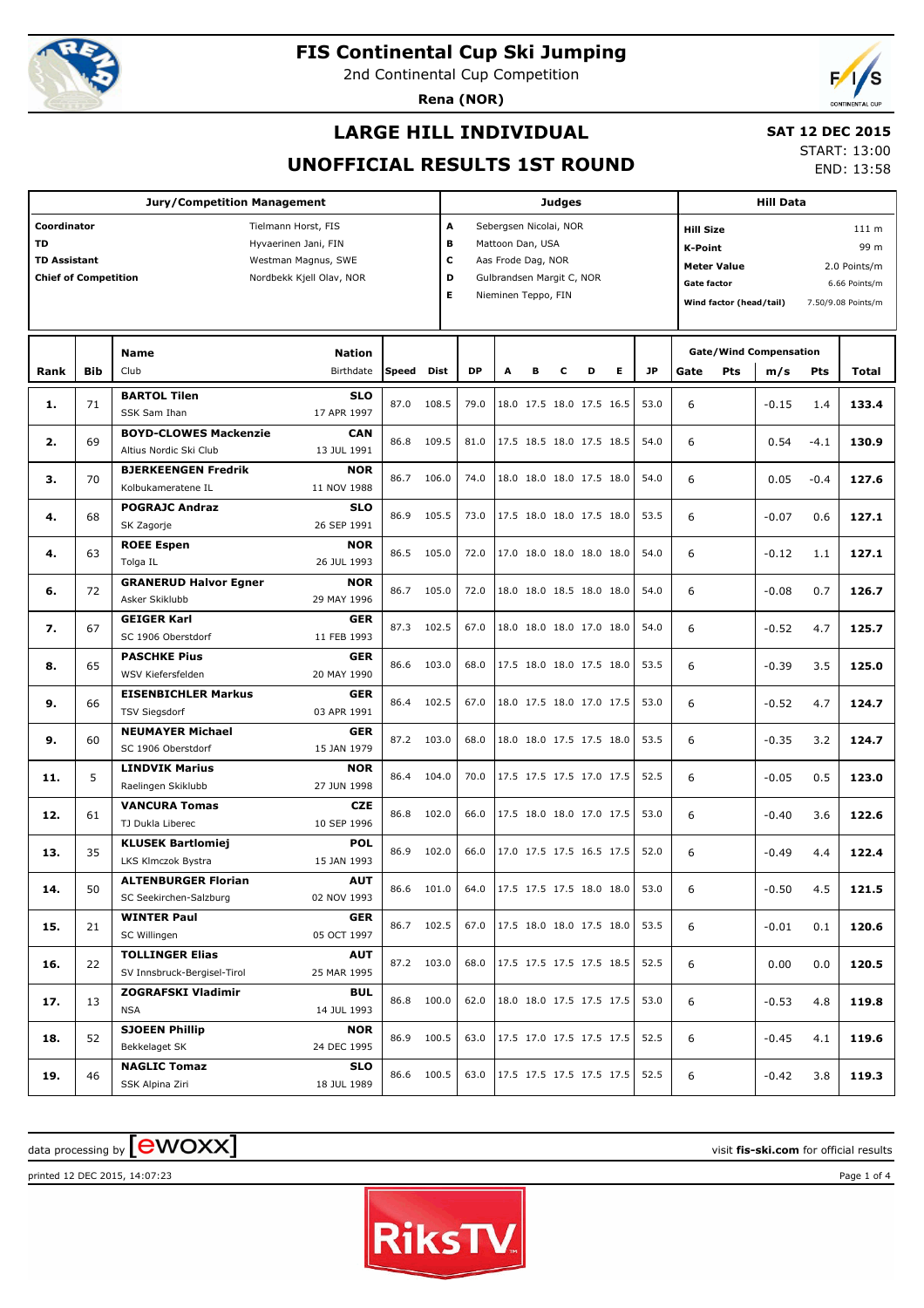

2nd Continental Cup Competition

**Rena (NOR)**



## **LARGE HILL INDIVIDUAL**

#### **SAT 12 DEC 2015**

### **UNOFFICIAL RESULTS 1ST ROUND**

START: 13:00 END: 13:58

|      |            | <b>Name</b>                                      | <b>Nation</b>             |       |       |           |   |   |                          |   |                          |      | <b>Gate/Wind Compensation</b> |     |         |            |       |
|------|------------|--------------------------------------------------|---------------------------|-------|-------|-----------|---|---|--------------------------|---|--------------------------|------|-------------------------------|-----|---------|------------|-------|
| Rank | <b>Bib</b> | Club                                             | Birthdate                 | Speed | Dist  | <b>DP</b> | А | в | c                        | D | Е                        | JP   | Gate                          | Pts | m/s     | <b>Pts</b> | Total |
|      |            | <b>DIETHART Thomas</b>                           | <b>AUT</b>                |       |       |           |   |   |                          |   |                          |      |                               |     |         |            |       |
| 20.  | 47         | UVB Hinzenbach-Oberoesterreich                   | 25 FEB 1992               | 86.6  | 99.0  | 60.0      |   |   | 17.0 17.0 17.5 17.5 17.0 |   |                          | 51.5 | 6                             |     | $-0.73$ | 6.6        | 118.1 |
|      |            | <b>ASCHENWALD Philipp</b>                        | <b>AUT</b>                |       |       |           |   |   |                          |   |                          |      |                               |     |         |            |       |
| 21.  | 54         | SC Mayerhofen-Tirol                              | 12 NOV 1995               | 86.8  | 99.5  | 61.0      |   |   | 17.0 17.5 17.5 17.0 18.0 |   |                          | 52.0 | 6                             |     | $-0.54$ | 4.9        | 117.9 |
|      |            | <b>SOEBERG Sigurd Nymoen</b>                     | NOR                       |       |       |           |   |   |                          |   |                          |      |                               |     |         |            |       |
| 22.  | 3          | Furnes Ski                                       | 31 AUG 1994               | 86.6  | 101.5 | 65.0      |   |   | 17.5 17.5 17.0 17.0 17.0 |   |                          | 51.5 | 6                             |     | $-0.04$ | 0.4        | 116.9 |
|      |            | <b>MIETUS Krzysztof</b>                          | <b>POL</b>                |       |       |           |   |   |                          |   |                          |      |                               |     |         |            |       |
| 23.  | 58         | AZS Zakopane                                     | 08 MAR 1991               | 86.6  | 101.0 | 64.0      |   |   | 17.0 18.0 18.0 18.0 17.5 |   |                          | 53.5 | 6                             |     | 0.17    | $-1.3$     | 116.2 |
|      |            | <b>SINKOVEC Jure</b>                             | <b>SLO</b>                | 86.5  |       |           |   |   | 18.0 17.5 17.5 17.0 18.0 |   |                          |      |                               |     |         |            |       |
| 24.  | 44         | SSK SAM Ihan                                     | 03 JUL 1985               |       | 99.5  | 61.0      |   |   |                          |   |                          | 53.0 | 6                             |     | $-0.15$ | 1.4        | 115.4 |
| 24.  | 36         | <b>BRASME Paul</b>                               | <b>FRA</b>                | 86.9  | 98.5  | 59.0      |   |   | 17.5 17.0 16.5 16.5 17.5 |   |                          | 51.0 | 6                             |     | $-0.60$ | 5.4        | 115.4 |
|      |            | <b>U.S VENTRON</b>                               | 03 AUG 1997               |       |       |           |   |   |                          |   |                          |      |                               |     |         |            |       |
| 26.  | 55         | <b>KAELIN Pascal</b>                             | <b>SUI</b>                | 86.6  | 99.0  | 60.0      |   |   | 17.0 17.5 17.5 17.0 17.0 |   |                          | 51.5 | 6                             |     | $-0.39$ | 3.5        | 115.0 |
|      |            | Einsiedeln                                       | 11 JAN 1993               |       |       |           |   |   |                          |   |                          |      |                               |     |         |            |       |
| 27.  | 40         | <b>AIGNER Clemens</b>                            | <b>AUT</b>                | 86.5  | 99.0  | 60.0      |   |   | 16.5 17.0 17.5 17.0 17.0 |   |                          | 51.0 | 6                             |     | $-0.43$ | 3.9        | 114.9 |
|      |            | SV Innsbruck-Bergisel-Tirol                      | 02 FEB 1993               |       |       |           |   |   |                          |   |                          |      |                               |     |         |            |       |
| 28.  | 49         | <b>TOROK Eduard</b>                              | <b>ROU</b>                | 86.9  | 97.0  | 56.0      |   |   | 17.0 17.0 17.0 17.0 17.0 |   |                          | 51.0 | 6                             |     | $-0.85$ | 7.7        | 114.7 |
|      |            | CSS Dinamo Rasnov                                | 02 MAY 1997               |       |       |           |   |   |                          |   |                          |      |                               |     |         |            |       |
| 29.  | 56         | <b>FUCHS Tim</b><br>SC Degenfeld                 | <b>GER</b><br>03 AUG 1997 | 86.9  | 98.5  | 59.0      |   |   | 17.5 17.0 17.5 17.5 18.0 |   |                          | 52.5 | 6                             |     | $-0.34$ | 3.1        | 114.6 |
|      |            | <b>SIEGEL David</b>                              | <b>GER</b>                |       |       |           |   |   |                          |   |                          |      |                               |     |         |            |       |
| 30.  | 64         | SV Baiersbronn                                   | 28 AUG 1996               | 86.9  | 98.5  | 59.0      |   |   | 17.0 17.0 17.5 17.0 17.0 |   |                          | 51.0 | 6                             |     | $-0.47$ | 4.3        | 114.3 |
|      |            | <b>AUNE Joakim</b>                               | <b>NOR</b>                |       |       |           |   |   |                          |   |                          |      |                               |     |         |            |       |
| 30.  | 48         | Byaasen                                          | 10 AUG 1993               | 86.7  | 96.5  | 55.0      |   |   | 17.0 16.5 17.0 17.0 17.0 |   |                          | 51.0 | 6                             |     | $-0.91$ | 8.3        | 114.3 |
|      |            | <b>KOZISEK Cestmir</b>                           | <b>CZE</b>                |       |       |           |   |   |                          |   |                          |      |                               |     |         |            |       |
| 32.  | 62         | LSK Lomnice nad Popelkou                         | 09 NOV 1991               | 86.9  | 100.0 | 62.0      |   |   | 16.0 16.5 17.0 17.0 15.5 |   |                          | 49.5 | 6                             |     | $-0.30$ | 2.7        | 114.2 |
|      |            | <b>JUSTIN Rok</b>                                | <b>SLO</b>                |       |       |           |   |   |                          |   |                          |      |                               |     |         |            |       |
| 33.  | 9          | SSD Stol Zirovnica                               | 06 APR 1993               | 86.4  | 99.5  | 61.0      |   |   | 17.5 18.0 17.5 17.0 18.0 |   |                          | 53.0 | 6                             |     | 0.05    | $-0.4$     | 113.6 |
| 34.  | 57         | <b>ZNISZCZOL Aleksander</b>                      | <b>POL</b>                | 87.0  | 99.0  | 60.0      |   |   | 17.5 17.5 17.0 16.5 18.0 |   |                          | 52.0 | 6                             |     | $-0.15$ |            | 113.4 |
|      |            | WSS Wisla                                        | 08 MAR 1994               |       |       |           |   |   |                          |   |                          |      |                               |     |         | 1.4        |       |
| 35.  | 53         | <b>HVALA Jaka</b>                                | <b>SLO</b>                | 86.3  | 97.5  | 57.0      |   |   | 17.0 17.5 17.5 17.5 17.5 |   |                          | 52.5 | 6                             |     | $-0.40$ | 3.6        | 113.1 |
|      |            | Ssk Ponikve                                      | 15 JUL 1993               |       |       |           |   |   |                          |   |                          |      |                               |     |         |            |       |
| 36.  | 8          | <b>LANIN Ivan</b>                                | <b>RUS</b>                | 86.8  | 99.5  | 61.0      |   |   | 17.5 18.0 17.0 17.0 17.0 |   |                          | 51.5 | 6                             |     | $-0.02$ | 0.2        | 112.7 |
|      |            | Sdushor CSP N.Novgorod-Krasnoy                   | 15 JAN 1992               |       |       |           |   |   |                          |   |                          |      |                               |     |         |            |       |
| 37.  | 20         | <b>ALEXANDER Nicholas</b><br>Lebanon Outing Club | <b>USA</b><br>24 AUG 1988 | 86.6  | 99.5  | 61.0      |   |   | 17.0 17.5 17.5 17.0 17.0 |   |                          | 51.5 | 6                             |     | 0.02    | $-0.2$     | 112.3 |
|      |            | <b>GLASDER Michael</b>                           | <b>USA</b>                |       |       |           |   |   |                          |   |                          |      |                               |     |         |            |       |
| 38.  | 24         | Norge Ski Club                                   | 27 MAR 1989               | 87.1  | 97.5  | 57.0      |   |   | 17.5 17.5 17.0 16.5 17.0 |   |                          | 51.5 | 6                             |     | $-0.41$ | 3.7        | 112.2 |
|      |            | <b>EGLOFF Luca</b>                               | <b>SUI</b>                |       |       |           |   |   |                          |   |                          |      |                               |     |         |            |       |
| 39.  | 41         | Grabserberg                                      | 06 JUN 1995               | 87.2  | 96.5  | 55.0      |   |   | 17.0 16.0 17.0 17.0 16.5 |   |                          | 50.5 | 6                             |     | $-0.73$ | 6.6        | 112.1 |
|      |            | <b>TROFIMOV Roman Sergeevich</b>                 | <b>RUS</b>                |       |       |           |   |   |                          |   |                          |      |                               |     |         |            |       |
| 40.  | 27         | Sdushor CSP N. Novgorod                          | 19 NOV 1989               | 86.2  | 98.0  | 58.0      |   |   | 17.5 17.5 17.5 17.5 17.0 |   |                          | 52.5 | 6                             |     | $-0.17$ | 1.5        | 112.0 |
|      |            | <b>BIEGUN Krzysztof</b>                          | <b>POL</b>                |       |       |           |   |   |                          |   |                          |      |                               |     |         |            |       |
| 41.  | 34         | SS-R LZS Sokol Szczyrk                           | 21 MAY 1994               | 86.7  | 98.0  | 58.0      |   |   |                          |   | 17.5 16.5 17.0 17.0 17.0 | 51.0 | 6                             |     | $-0.26$ | 2.4        | 111.4 |
| 41.  | 28         | <b>HUBER Stefan</b>                              | <b>AUT</b>                | 86.0  | 98.5  | 59.0      |   |   |                          |   | 17.0 17.0 17.0 17.5 17.0 | 51.0 | 6                             |     | $-0.15$ | 1.4        | 111.4 |
|      |            | SC Seekirchen-Salzburg                           | 08 MAR 1994               |       |       |           |   |   |                          |   |                          |      |                               |     |         |            |       |
| 43.  | 19         | <b>BJOERENG Joacim Oedegaard</b>                 | <b>NOR</b>                | 86.4  | 98.0  | 58.0      |   |   | 17.0 17.5 17.5 17.0 17.5 |   |                          | 52.0 | 6                             |     | $-0.13$ | 1.2        | 111.2 |
|      |            | Roeykenhopp                                      | 14 DEC 1995               |       |       |           |   |   |                          |   |                          |      |                               |     |         |            |       |

printed 12 DEC 2015, 14:07:23 Page 2 of 4

data processing by **CWOXX** and  $\overline{C}$  and  $\overline{C}$  and  $\overline{C}$  and  $\overline{C}$  and  $\overline{C}$  and  $\overline{C}$  and  $\overline{C}$  and  $\overline{C}$  and  $\overline{C}$  and  $\overline{C}$  and  $\overline{C}$  and  $\overline{C}$  and  $\overline{C}$  and  $\overline{C}$  and  $\overline{C}$ 

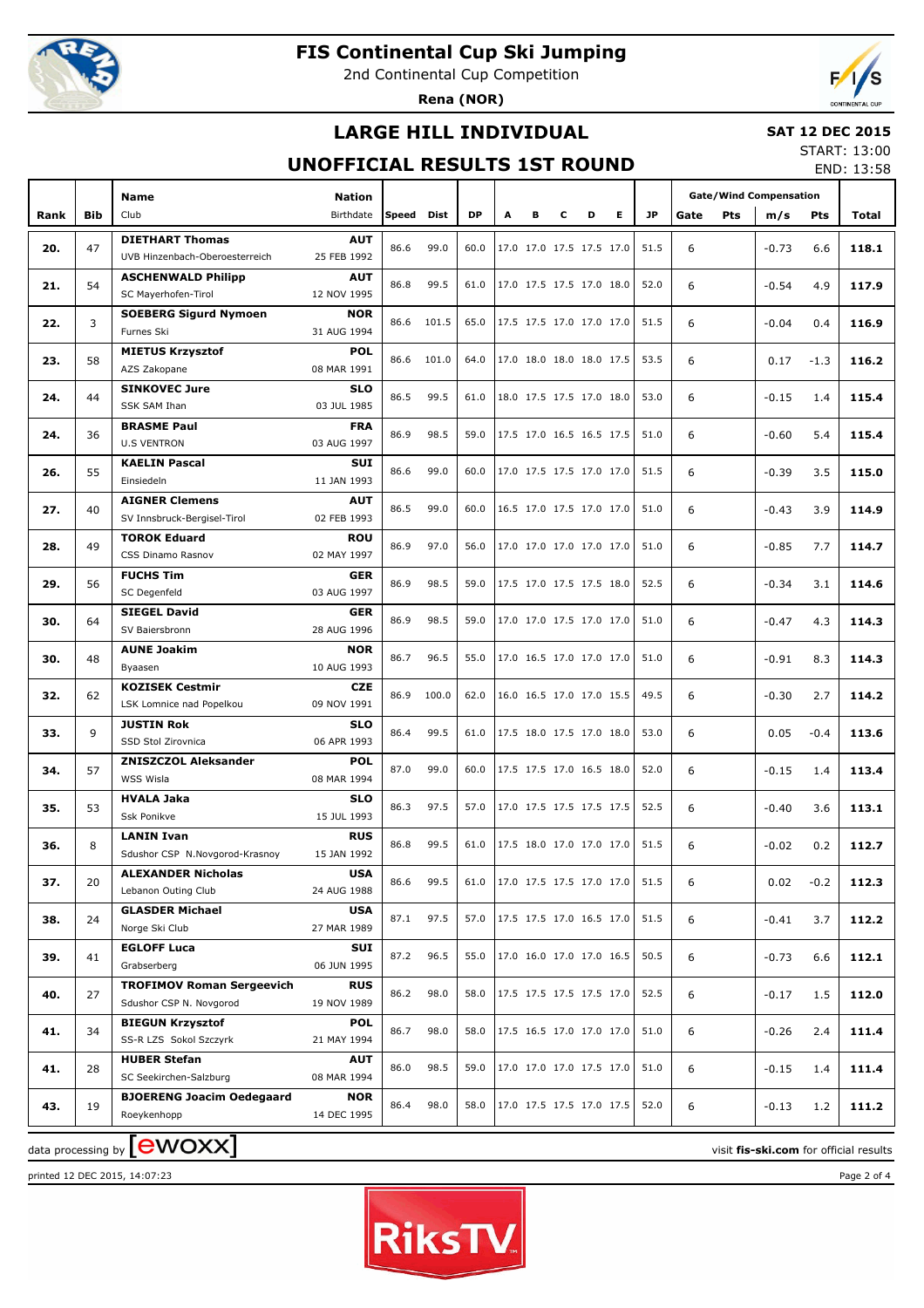

2nd Continental Cup Competition

**Rena (NOR)**



## **LARGE HILL INDIVIDUAL**

#### **SAT 12 DEC 2015**

### **UNOFFICIAL RESULTS 1ST ROUND**

START: 13:00 END: 13:58

| Club<br>Birthdate<br><b>DP</b><br>Е<br><b>JP</b><br><b>Bib</b><br>Speed<br>Dist<br>A<br>в<br>c<br>D<br>Pts<br>Rank<br>Gate<br>m/s<br><b>Pts</b><br>Total<br><b>WOLNY Jakub</b><br><b>POL</b><br>86.5<br>99.0<br>50.0<br>6<br>44.<br>59<br>60.0<br>16.5 16.5 17.0 17.0 16.5<br>$-0.09$<br>0.8<br>110.8<br>15 MAY 1995<br>Lks Klimczok bystra<br><b>BIRCHLER Tobias</b><br>SUI<br>86.5<br>97.0<br>6<br>45.<br>16<br>56.0<br>17.5 17.0 17.5 17.5 17.0<br>52.0<br>$-0.17$<br>1.5<br>109.5<br>29 JUL 1997<br>Einsiedeln<br><b>SARDYKO Alexander</b><br><b>RUS</b><br>45<br>86.3<br>97.5<br>51.5<br>6<br>46.<br>57.0<br>17.0 17.5 17.5 17.0 16.5<br>$-0.03$<br>0.3<br>108.8<br>08 MAY 1990<br>Sdushor CSP N.Novgorod-Krasnoy<br><b>VALTA Ossi-Pekka</b><br>FIN<br>87.0<br>95.5<br>6<br>47.<br>53.0<br>17.5 17.0 17.0 16.5 17.0<br>51.0<br>107.8<br>14<br>$-0.42$<br>3.8<br>22 NOV 1991<br>Lahden Hiihtoseura<br><b>JELAR Ziga</b><br><b>SLO</b><br>86.2<br>95.5<br>52.5<br>6<br>48.<br>39<br>53.0<br>18.0 17.0 17.0 18.0 17.5<br>107.2<br>$-0.19$<br>1.7<br>22 OCT 1997<br>Sk Triglav kranj<br><b>BICKNER Kevin</b><br><b>USA</b><br>86.8<br>95.0<br>49.5<br>6<br>48.<br>52.0<br>16.5 16.5 16.5 17.0 16.5<br>5.7<br>107.2<br>31<br>$-0.63$<br>23 SEP 1996<br>Norge Ski Club<br><b>CHOI Seou</b><br><b>KOR</b><br>86.2<br>94.0<br>50.5<br>6<br>50.<br>42<br>50.0<br>17.0 16.5 17.0 17.5 16.5<br>$-0.73$<br>107.1<br>6.6<br>03 DEC 1982<br>High1 Resort<br><b>STURSA Vojtech</b><br><b>CZE</b><br>86.3<br>96.0<br>47.5<br>6<br>51.<br>51<br>54.0<br>15.5 15.5 15.5 17.0 16.5<br>105.3<br>$-0.42$<br>3.8<br>03 AUG 1995<br>Dukla Liberec<br><b>TAEHKAEVUORI Frans</b><br><b>FIN</b><br>86.9<br>94.5<br>49.5<br>6<br>51.<br>30<br>51.0<br>16.5 16.5 16.0 16.5 16.5<br>$-0.53$<br>105.3<br>4.8<br>01 JAN 1992<br>Lahden Hiihtoseura<br><b>CHOI Heung-chul</b><br><b>KOR</b><br>86.4<br>94.0<br>6<br>53.<br>23<br>50.0<br>17.5 17.0 16.5 17.5 17.5<br>52.0<br>103.3<br>$-0.14$<br>1.3<br>03 DEC 1981<br>High1 Resort<br><b>KIM Hyun-ki</b><br><b>KOR</b><br>86.4<br>92.0<br>6<br>54.<br>43<br>46.0<br>17.5 17.0 17.0 17.0 16.5<br>51.0<br>$-0.53$<br>101.8<br>4.8<br>09 FEB 1983<br>High1 Resort<br><b>CECON Federico</b><br><b>ITA</b><br>25<br>86.4<br>93.0<br>16.5 16.5 16.0 17.5 16.5<br>49.5<br>6<br>55.<br>48.0<br>101.3<br>$-0.42$<br>3.8<br>GRUPPO SCIATORI FIAMME GIALLE<br>11 JUN 1994<br><b>BIELA Stanislaw</b><br><b>POL</b><br>86.4<br>94.5<br>48.5<br>6<br>56.<br>$\overline{7}$<br>51.0<br>16.5 16.0 16.0 16.5 15.5<br>$-0.17$<br>1.5<br>101.0<br>UKS SOLTYSIANIE STARE BYSTRE<br>02 APR 1994<br><b>INSAM Alex</b><br><b>ITA</b><br>86.0<br>94.5<br>17.5 16.5 16.5 16.5 16.5<br>49.5<br>6<br>57.<br>51.0<br>100.9<br>18<br>$-0.04$<br>0.4<br>S. C. GARDENA RAIFFEISEN GHERI<br>19 DEC 1997<br><b>HAUKEDAL Richard</b><br><b>NOR</b><br>86.6<br>94.0<br>49.5<br>6<br>58.<br>50.0<br>16.5 17.0 16.0 16.0 17.0<br>$-0.13$<br>100.7<br>6<br>1.2<br>31 AUG 1996<br>Baekkelaget<br><b>PITEA Sorin Iulian</b><br><b>ROU</b><br>86.3<br>93.0<br>6<br>59.<br>32<br>48.0<br>16.5 16.0 16.5 16.0 16.5<br>49.0<br>100.6<br>$-0.40$<br>3.6<br>09 JUL 1997<br>CSS Dinamo Rasnov<br><b>NOR</b><br><b>HAMMER Tord Markussen</b><br>86.7<br>94.0<br>6<br>60.<br>50.0<br>17.0 17.0 17.0 17.0 16.5<br>51.0<br>0.11<br>100.2<br>4<br>$-0.8$<br>18 JAN 1988<br>Tromsoe Skiklubb<br><b>ROCH DUPLAND Thomas</b><br><b>FRA</b><br>17.0 16.5 16.0 17.0 16.5<br>61.<br>86.4<br>92.0<br>50.0<br>99.0<br>46.0<br>6<br>$-0.33$<br>3.0<br>12<br>03 FEB 1996<br>Saint Gervais<br><b>NOUSIAINEN Eetu</b><br><b>FIN</b><br>49.5<br>62.<br>86.5<br>92.5<br>47.0<br>16.5 16.0 16.5 16.5 16.5<br>6<br>98.6<br>29<br>$-0.23$<br>2.1<br>Puijo Ski club<br>29 APR 1997<br><b>REVILLIOD BLANCHARD Noelig</b><br><b>FRA</b><br>63.<br>86.7<br>93.0<br>16.5 16.0 17.0 17.0 16.5<br>50.0<br>6<br>97.9<br>10<br>48.0<br>$0.01\,$<br>$-0.1$<br>20 DEC 1997<br>Les Contamines montjoie<br><b>KALINICHENKO Vitaliy</b><br><b>UKR</b><br>86.6<br>93.5<br>14.5 15.0 15.0 16.0 14.5<br>44.5<br>64.<br>37<br>49.0<br>6<br>97.0<br>$-0.39$<br>3.5<br>Vorokhta Ski School<br>09 AUG 1993<br><b>PASICHNYK Stepan</b><br><b>UKR</b><br>49.5<br>86.5<br>92.0<br>16.5 17.0 16.0 16.5 16.5<br>65.<br>46.0<br>6<br>95.4<br>17<br>$0.01\,$<br>$-0.1$<br>09 JAN 1998<br>Kremenets ski school<br><b>TKACHENKO Sergey</b><br><b>KAZ</b><br>90.0<br>16.0 16.0 16.0 16.0 15.0<br>48.0<br>66.<br>86.2<br>42.0<br>6<br>92.2<br>38<br>$-0.24$<br>2.2<br>08 JUN 1999<br>Almaty Skiclub<br><b>SOEGARD Jonas Gropen</b><br><b>NOR</b><br>86.8<br>90.0<br>16.0 16.0 15.5 16.0 15.5<br>47.5<br>42.0<br>6<br>90.4<br>67.<br>$-0.10$<br>0.9<br>1<br>31 JUL 1996<br>Nordbygda Loten |  | <b>Name</b> | <b>Nation</b> |  |  |  |  | <b>Gate/Wind Compensation</b> |  |  |  |  |
|------------------------------------------------------------------------------------------------------------------------------------------------------------------------------------------------------------------------------------------------------------------------------------------------------------------------------------------------------------------------------------------------------------------------------------------------------------------------------------------------------------------------------------------------------------------------------------------------------------------------------------------------------------------------------------------------------------------------------------------------------------------------------------------------------------------------------------------------------------------------------------------------------------------------------------------------------------------------------------------------------------------------------------------------------------------------------------------------------------------------------------------------------------------------------------------------------------------------------------------------------------------------------------------------------------------------------------------------------------------------------------------------------------------------------------------------------------------------------------------------------------------------------------------------------------------------------------------------------------------------------------------------------------------------------------------------------------------------------------------------------------------------------------------------------------------------------------------------------------------------------------------------------------------------------------------------------------------------------------------------------------------------------------------------------------------------------------------------------------------------------------------------------------------------------------------------------------------------------------------------------------------------------------------------------------------------------------------------------------------------------------------------------------------------------------------------------------------------------------------------------------------------------------------------------------------------------------------------------------------------------------------------------------------------------------------------------------------------------------------------------------------------------------------------------------------------------------------------------------------------------------------------------------------------------------------------------------------------------------------------------------------------------------------------------------------------------------------------------------------------------------------------------------------------------------------------------------------------------------------------------------------------------------------------------------------------------------------------------------------------------------------------------------------------------------------------------------------------------------------------------------------------------------------------------------------------------------------------------------------------------------------------------------------------------------------------------------------------------------------------------------------------------------------------------------------------------------------------------------------------------------------------------------------------------------------------------------------------------------------------------------------------------------------------------------------------------------------------------------------------------------------------------------------------------------------------------------------------------------------------------------------------------------------------------------------------------------------------------------------------------------------------------------------------------------------------------------------------------------------------------------------------------------------------------------------------------------------------------------------------------------------------------------------------------------------------------------|--|-------------|---------------|--|--|--|--|-------------------------------|--|--|--|--|
|                                                                                                                                                                                                                                                                                                                                                                                                                                                                                                                                                                                                                                                                                                                                                                                                                                                                                                                                                                                                                                                                                                                                                                                                                                                                                                                                                                                                                                                                                                                                                                                                                                                                                                                                                                                                                                                                                                                                                                                                                                                                                                                                                                                                                                                                                                                                                                                                                                                                                                                                                                                                                                                                                                                                                                                                                                                                                                                                                                                                                                                                                                                                                                                                                                                                                                                                                                                                                                                                                                                                                                                                                                                                                                                                                                                                                                                                                                                                                                                                                                                                                                                                                                                                                                                                                                                                                                                                                                                                                                                                                                                                                                                                                                            |  |             |               |  |  |  |  |                               |  |  |  |  |
|                                                                                                                                                                                                                                                                                                                                                                                                                                                                                                                                                                                                                                                                                                                                                                                                                                                                                                                                                                                                                                                                                                                                                                                                                                                                                                                                                                                                                                                                                                                                                                                                                                                                                                                                                                                                                                                                                                                                                                                                                                                                                                                                                                                                                                                                                                                                                                                                                                                                                                                                                                                                                                                                                                                                                                                                                                                                                                                                                                                                                                                                                                                                                                                                                                                                                                                                                                                                                                                                                                                                                                                                                                                                                                                                                                                                                                                                                                                                                                                                                                                                                                                                                                                                                                                                                                                                                                                                                                                                                                                                                                                                                                                                                                            |  |             |               |  |  |  |  |                               |  |  |  |  |
|                                                                                                                                                                                                                                                                                                                                                                                                                                                                                                                                                                                                                                                                                                                                                                                                                                                                                                                                                                                                                                                                                                                                                                                                                                                                                                                                                                                                                                                                                                                                                                                                                                                                                                                                                                                                                                                                                                                                                                                                                                                                                                                                                                                                                                                                                                                                                                                                                                                                                                                                                                                                                                                                                                                                                                                                                                                                                                                                                                                                                                                                                                                                                                                                                                                                                                                                                                                                                                                                                                                                                                                                                                                                                                                                                                                                                                                                                                                                                                                                                                                                                                                                                                                                                                                                                                                                                                                                                                                                                                                                                                                                                                                                                                            |  |             |               |  |  |  |  |                               |  |  |  |  |
|                                                                                                                                                                                                                                                                                                                                                                                                                                                                                                                                                                                                                                                                                                                                                                                                                                                                                                                                                                                                                                                                                                                                                                                                                                                                                                                                                                                                                                                                                                                                                                                                                                                                                                                                                                                                                                                                                                                                                                                                                                                                                                                                                                                                                                                                                                                                                                                                                                                                                                                                                                                                                                                                                                                                                                                                                                                                                                                                                                                                                                                                                                                                                                                                                                                                                                                                                                                                                                                                                                                                                                                                                                                                                                                                                                                                                                                                                                                                                                                                                                                                                                                                                                                                                                                                                                                                                                                                                                                                                                                                                                                                                                                                                                            |  |             |               |  |  |  |  |                               |  |  |  |  |
|                                                                                                                                                                                                                                                                                                                                                                                                                                                                                                                                                                                                                                                                                                                                                                                                                                                                                                                                                                                                                                                                                                                                                                                                                                                                                                                                                                                                                                                                                                                                                                                                                                                                                                                                                                                                                                                                                                                                                                                                                                                                                                                                                                                                                                                                                                                                                                                                                                                                                                                                                                                                                                                                                                                                                                                                                                                                                                                                                                                                                                                                                                                                                                                                                                                                                                                                                                                                                                                                                                                                                                                                                                                                                                                                                                                                                                                                                                                                                                                                                                                                                                                                                                                                                                                                                                                                                                                                                                                                                                                                                                                                                                                                                                            |  |             |               |  |  |  |  |                               |  |  |  |  |
|                                                                                                                                                                                                                                                                                                                                                                                                                                                                                                                                                                                                                                                                                                                                                                                                                                                                                                                                                                                                                                                                                                                                                                                                                                                                                                                                                                                                                                                                                                                                                                                                                                                                                                                                                                                                                                                                                                                                                                                                                                                                                                                                                                                                                                                                                                                                                                                                                                                                                                                                                                                                                                                                                                                                                                                                                                                                                                                                                                                                                                                                                                                                                                                                                                                                                                                                                                                                                                                                                                                                                                                                                                                                                                                                                                                                                                                                                                                                                                                                                                                                                                                                                                                                                                                                                                                                                                                                                                                                                                                                                                                                                                                                                                            |  |             |               |  |  |  |  |                               |  |  |  |  |
|                                                                                                                                                                                                                                                                                                                                                                                                                                                                                                                                                                                                                                                                                                                                                                                                                                                                                                                                                                                                                                                                                                                                                                                                                                                                                                                                                                                                                                                                                                                                                                                                                                                                                                                                                                                                                                                                                                                                                                                                                                                                                                                                                                                                                                                                                                                                                                                                                                                                                                                                                                                                                                                                                                                                                                                                                                                                                                                                                                                                                                                                                                                                                                                                                                                                                                                                                                                                                                                                                                                                                                                                                                                                                                                                                                                                                                                                                                                                                                                                                                                                                                                                                                                                                                                                                                                                                                                                                                                                                                                                                                                                                                                                                                            |  |             |               |  |  |  |  |                               |  |  |  |  |
|                                                                                                                                                                                                                                                                                                                                                                                                                                                                                                                                                                                                                                                                                                                                                                                                                                                                                                                                                                                                                                                                                                                                                                                                                                                                                                                                                                                                                                                                                                                                                                                                                                                                                                                                                                                                                                                                                                                                                                                                                                                                                                                                                                                                                                                                                                                                                                                                                                                                                                                                                                                                                                                                                                                                                                                                                                                                                                                                                                                                                                                                                                                                                                                                                                                                                                                                                                                                                                                                                                                                                                                                                                                                                                                                                                                                                                                                                                                                                                                                                                                                                                                                                                                                                                                                                                                                                                                                                                                                                                                                                                                                                                                                                                            |  |             |               |  |  |  |  |                               |  |  |  |  |
|                                                                                                                                                                                                                                                                                                                                                                                                                                                                                                                                                                                                                                                                                                                                                                                                                                                                                                                                                                                                                                                                                                                                                                                                                                                                                                                                                                                                                                                                                                                                                                                                                                                                                                                                                                                                                                                                                                                                                                                                                                                                                                                                                                                                                                                                                                                                                                                                                                                                                                                                                                                                                                                                                                                                                                                                                                                                                                                                                                                                                                                                                                                                                                                                                                                                                                                                                                                                                                                                                                                                                                                                                                                                                                                                                                                                                                                                                                                                                                                                                                                                                                                                                                                                                                                                                                                                                                                                                                                                                                                                                                                                                                                                                                            |  |             |               |  |  |  |  |                               |  |  |  |  |
|                                                                                                                                                                                                                                                                                                                                                                                                                                                                                                                                                                                                                                                                                                                                                                                                                                                                                                                                                                                                                                                                                                                                                                                                                                                                                                                                                                                                                                                                                                                                                                                                                                                                                                                                                                                                                                                                                                                                                                                                                                                                                                                                                                                                                                                                                                                                                                                                                                                                                                                                                                                                                                                                                                                                                                                                                                                                                                                                                                                                                                                                                                                                                                                                                                                                                                                                                                                                                                                                                                                                                                                                                                                                                                                                                                                                                                                                                                                                                                                                                                                                                                                                                                                                                                                                                                                                                                                                                                                                                                                                                                                                                                                                                                            |  |             |               |  |  |  |  |                               |  |  |  |  |
|                                                                                                                                                                                                                                                                                                                                                                                                                                                                                                                                                                                                                                                                                                                                                                                                                                                                                                                                                                                                                                                                                                                                                                                                                                                                                                                                                                                                                                                                                                                                                                                                                                                                                                                                                                                                                                                                                                                                                                                                                                                                                                                                                                                                                                                                                                                                                                                                                                                                                                                                                                                                                                                                                                                                                                                                                                                                                                                                                                                                                                                                                                                                                                                                                                                                                                                                                                                                                                                                                                                                                                                                                                                                                                                                                                                                                                                                                                                                                                                                                                                                                                                                                                                                                                                                                                                                                                                                                                                                                                                                                                                                                                                                                                            |  |             |               |  |  |  |  |                               |  |  |  |  |
|                                                                                                                                                                                                                                                                                                                                                                                                                                                                                                                                                                                                                                                                                                                                                                                                                                                                                                                                                                                                                                                                                                                                                                                                                                                                                                                                                                                                                                                                                                                                                                                                                                                                                                                                                                                                                                                                                                                                                                                                                                                                                                                                                                                                                                                                                                                                                                                                                                                                                                                                                                                                                                                                                                                                                                                                                                                                                                                                                                                                                                                                                                                                                                                                                                                                                                                                                                                                                                                                                                                                                                                                                                                                                                                                                                                                                                                                                                                                                                                                                                                                                                                                                                                                                                                                                                                                                                                                                                                                                                                                                                                                                                                                                                            |  |             |               |  |  |  |  |                               |  |  |  |  |
|                                                                                                                                                                                                                                                                                                                                                                                                                                                                                                                                                                                                                                                                                                                                                                                                                                                                                                                                                                                                                                                                                                                                                                                                                                                                                                                                                                                                                                                                                                                                                                                                                                                                                                                                                                                                                                                                                                                                                                                                                                                                                                                                                                                                                                                                                                                                                                                                                                                                                                                                                                                                                                                                                                                                                                                                                                                                                                                                                                                                                                                                                                                                                                                                                                                                                                                                                                                                                                                                                                                                                                                                                                                                                                                                                                                                                                                                                                                                                                                                                                                                                                                                                                                                                                                                                                                                                                                                                                                                                                                                                                                                                                                                                                            |  |             |               |  |  |  |  |                               |  |  |  |  |
|                                                                                                                                                                                                                                                                                                                                                                                                                                                                                                                                                                                                                                                                                                                                                                                                                                                                                                                                                                                                                                                                                                                                                                                                                                                                                                                                                                                                                                                                                                                                                                                                                                                                                                                                                                                                                                                                                                                                                                                                                                                                                                                                                                                                                                                                                                                                                                                                                                                                                                                                                                                                                                                                                                                                                                                                                                                                                                                                                                                                                                                                                                                                                                                                                                                                                                                                                                                                                                                                                                                                                                                                                                                                                                                                                                                                                                                                                                                                                                                                                                                                                                                                                                                                                                                                                                                                                                                                                                                                                                                                                                                                                                                                                                            |  |             |               |  |  |  |  |                               |  |  |  |  |
|                                                                                                                                                                                                                                                                                                                                                                                                                                                                                                                                                                                                                                                                                                                                                                                                                                                                                                                                                                                                                                                                                                                                                                                                                                                                                                                                                                                                                                                                                                                                                                                                                                                                                                                                                                                                                                                                                                                                                                                                                                                                                                                                                                                                                                                                                                                                                                                                                                                                                                                                                                                                                                                                                                                                                                                                                                                                                                                                                                                                                                                                                                                                                                                                                                                                                                                                                                                                                                                                                                                                                                                                                                                                                                                                                                                                                                                                                                                                                                                                                                                                                                                                                                                                                                                                                                                                                                                                                                                                                                                                                                                                                                                                                                            |  |             |               |  |  |  |  |                               |  |  |  |  |
|                                                                                                                                                                                                                                                                                                                                                                                                                                                                                                                                                                                                                                                                                                                                                                                                                                                                                                                                                                                                                                                                                                                                                                                                                                                                                                                                                                                                                                                                                                                                                                                                                                                                                                                                                                                                                                                                                                                                                                                                                                                                                                                                                                                                                                                                                                                                                                                                                                                                                                                                                                                                                                                                                                                                                                                                                                                                                                                                                                                                                                                                                                                                                                                                                                                                                                                                                                                                                                                                                                                                                                                                                                                                                                                                                                                                                                                                                                                                                                                                                                                                                                                                                                                                                                                                                                                                                                                                                                                                                                                                                                                                                                                                                                            |  |             |               |  |  |  |  |                               |  |  |  |  |
|                                                                                                                                                                                                                                                                                                                                                                                                                                                                                                                                                                                                                                                                                                                                                                                                                                                                                                                                                                                                                                                                                                                                                                                                                                                                                                                                                                                                                                                                                                                                                                                                                                                                                                                                                                                                                                                                                                                                                                                                                                                                                                                                                                                                                                                                                                                                                                                                                                                                                                                                                                                                                                                                                                                                                                                                                                                                                                                                                                                                                                                                                                                                                                                                                                                                                                                                                                                                                                                                                                                                                                                                                                                                                                                                                                                                                                                                                                                                                                                                                                                                                                                                                                                                                                                                                                                                                                                                                                                                                                                                                                                                                                                                                                            |  |             |               |  |  |  |  |                               |  |  |  |  |
|                                                                                                                                                                                                                                                                                                                                                                                                                                                                                                                                                                                                                                                                                                                                                                                                                                                                                                                                                                                                                                                                                                                                                                                                                                                                                                                                                                                                                                                                                                                                                                                                                                                                                                                                                                                                                                                                                                                                                                                                                                                                                                                                                                                                                                                                                                                                                                                                                                                                                                                                                                                                                                                                                                                                                                                                                                                                                                                                                                                                                                                                                                                                                                                                                                                                                                                                                                                                                                                                                                                                                                                                                                                                                                                                                                                                                                                                                                                                                                                                                                                                                                                                                                                                                                                                                                                                                                                                                                                                                                                                                                                                                                                                                                            |  |             |               |  |  |  |  |                               |  |  |  |  |
|                                                                                                                                                                                                                                                                                                                                                                                                                                                                                                                                                                                                                                                                                                                                                                                                                                                                                                                                                                                                                                                                                                                                                                                                                                                                                                                                                                                                                                                                                                                                                                                                                                                                                                                                                                                                                                                                                                                                                                                                                                                                                                                                                                                                                                                                                                                                                                                                                                                                                                                                                                                                                                                                                                                                                                                                                                                                                                                                                                                                                                                                                                                                                                                                                                                                                                                                                                                                                                                                                                                                                                                                                                                                                                                                                                                                                                                                                                                                                                                                                                                                                                                                                                                                                                                                                                                                                                                                                                                                                                                                                                                                                                                                                                            |  |             |               |  |  |  |  |                               |  |  |  |  |
|                                                                                                                                                                                                                                                                                                                                                                                                                                                                                                                                                                                                                                                                                                                                                                                                                                                                                                                                                                                                                                                                                                                                                                                                                                                                                                                                                                                                                                                                                                                                                                                                                                                                                                                                                                                                                                                                                                                                                                                                                                                                                                                                                                                                                                                                                                                                                                                                                                                                                                                                                                                                                                                                                                                                                                                                                                                                                                                                                                                                                                                                                                                                                                                                                                                                                                                                                                                                                                                                                                                                                                                                                                                                                                                                                                                                                                                                                                                                                                                                                                                                                                                                                                                                                                                                                                                                                                                                                                                                                                                                                                                                                                                                                                            |  |             |               |  |  |  |  |                               |  |  |  |  |
|                                                                                                                                                                                                                                                                                                                                                                                                                                                                                                                                                                                                                                                                                                                                                                                                                                                                                                                                                                                                                                                                                                                                                                                                                                                                                                                                                                                                                                                                                                                                                                                                                                                                                                                                                                                                                                                                                                                                                                                                                                                                                                                                                                                                                                                                                                                                                                                                                                                                                                                                                                                                                                                                                                                                                                                                                                                                                                                                                                                                                                                                                                                                                                                                                                                                                                                                                                                                                                                                                                                                                                                                                                                                                                                                                                                                                                                                                                                                                                                                                                                                                                                                                                                                                                                                                                                                                                                                                                                                                                                                                                                                                                                                                                            |  |             |               |  |  |  |  |                               |  |  |  |  |
|                                                                                                                                                                                                                                                                                                                                                                                                                                                                                                                                                                                                                                                                                                                                                                                                                                                                                                                                                                                                                                                                                                                                                                                                                                                                                                                                                                                                                                                                                                                                                                                                                                                                                                                                                                                                                                                                                                                                                                                                                                                                                                                                                                                                                                                                                                                                                                                                                                                                                                                                                                                                                                                                                                                                                                                                                                                                                                                                                                                                                                                                                                                                                                                                                                                                                                                                                                                                                                                                                                                                                                                                                                                                                                                                                                                                                                                                                                                                                                                                                                                                                                                                                                                                                                                                                                                                                                                                                                                                                                                                                                                                                                                                                                            |  |             |               |  |  |  |  |                               |  |  |  |  |
|                                                                                                                                                                                                                                                                                                                                                                                                                                                                                                                                                                                                                                                                                                                                                                                                                                                                                                                                                                                                                                                                                                                                                                                                                                                                                                                                                                                                                                                                                                                                                                                                                                                                                                                                                                                                                                                                                                                                                                                                                                                                                                                                                                                                                                                                                                                                                                                                                                                                                                                                                                                                                                                                                                                                                                                                                                                                                                                                                                                                                                                                                                                                                                                                                                                                                                                                                                                                                                                                                                                                                                                                                                                                                                                                                                                                                                                                                                                                                                                                                                                                                                                                                                                                                                                                                                                                                                                                                                                                                                                                                                                                                                                                                                            |  |             |               |  |  |  |  |                               |  |  |  |  |
|                                                                                                                                                                                                                                                                                                                                                                                                                                                                                                                                                                                                                                                                                                                                                                                                                                                                                                                                                                                                                                                                                                                                                                                                                                                                                                                                                                                                                                                                                                                                                                                                                                                                                                                                                                                                                                                                                                                                                                                                                                                                                                                                                                                                                                                                                                                                                                                                                                                                                                                                                                                                                                                                                                                                                                                                                                                                                                                                                                                                                                                                                                                                                                                                                                                                                                                                                                                                                                                                                                                                                                                                                                                                                                                                                                                                                                                                                                                                                                                                                                                                                                                                                                                                                                                                                                                                                                                                                                                                                                                                                                                                                                                                                                            |  |             |               |  |  |  |  |                               |  |  |  |  |
|                                                                                                                                                                                                                                                                                                                                                                                                                                                                                                                                                                                                                                                                                                                                                                                                                                                                                                                                                                                                                                                                                                                                                                                                                                                                                                                                                                                                                                                                                                                                                                                                                                                                                                                                                                                                                                                                                                                                                                                                                                                                                                                                                                                                                                                                                                                                                                                                                                                                                                                                                                                                                                                                                                                                                                                                                                                                                                                                                                                                                                                                                                                                                                                                                                                                                                                                                                                                                                                                                                                                                                                                                                                                                                                                                                                                                                                                                                                                                                                                                                                                                                                                                                                                                                                                                                                                                                                                                                                                                                                                                                                                                                                                                                            |  |             |               |  |  |  |  |                               |  |  |  |  |
|                                                                                                                                                                                                                                                                                                                                                                                                                                                                                                                                                                                                                                                                                                                                                                                                                                                                                                                                                                                                                                                                                                                                                                                                                                                                                                                                                                                                                                                                                                                                                                                                                                                                                                                                                                                                                                                                                                                                                                                                                                                                                                                                                                                                                                                                                                                                                                                                                                                                                                                                                                                                                                                                                                                                                                                                                                                                                                                                                                                                                                                                                                                                                                                                                                                                                                                                                                                                                                                                                                                                                                                                                                                                                                                                                                                                                                                                                                                                                                                                                                                                                                                                                                                                                                                                                                                                                                                                                                                                                                                                                                                                                                                                                                            |  |             |               |  |  |  |  |                               |  |  |  |  |
|                                                                                                                                                                                                                                                                                                                                                                                                                                                                                                                                                                                                                                                                                                                                                                                                                                                                                                                                                                                                                                                                                                                                                                                                                                                                                                                                                                                                                                                                                                                                                                                                                                                                                                                                                                                                                                                                                                                                                                                                                                                                                                                                                                                                                                                                                                                                                                                                                                                                                                                                                                                                                                                                                                                                                                                                                                                                                                                                                                                                                                                                                                                                                                                                                                                                                                                                                                                                                                                                                                                                                                                                                                                                                                                                                                                                                                                                                                                                                                                                                                                                                                                                                                                                                                                                                                                                                                                                                                                                                                                                                                                                                                                                                                            |  |             |               |  |  |  |  |                               |  |  |  |  |
|                                                                                                                                                                                                                                                                                                                                                                                                                                                                                                                                                                                                                                                                                                                                                                                                                                                                                                                                                                                                                                                                                                                                                                                                                                                                                                                                                                                                                                                                                                                                                                                                                                                                                                                                                                                                                                                                                                                                                                                                                                                                                                                                                                                                                                                                                                                                                                                                                                                                                                                                                                                                                                                                                                                                                                                                                                                                                                                                                                                                                                                                                                                                                                                                                                                                                                                                                                                                                                                                                                                                                                                                                                                                                                                                                                                                                                                                                                                                                                                                                                                                                                                                                                                                                                                                                                                                                                                                                                                                                                                                                                                                                                                                                                            |  |             |               |  |  |  |  |                               |  |  |  |  |
|                                                                                                                                                                                                                                                                                                                                                                                                                                                                                                                                                                                                                                                                                                                                                                                                                                                                                                                                                                                                                                                                                                                                                                                                                                                                                                                                                                                                                                                                                                                                                                                                                                                                                                                                                                                                                                                                                                                                                                                                                                                                                                                                                                                                                                                                                                                                                                                                                                                                                                                                                                                                                                                                                                                                                                                                                                                                                                                                                                                                                                                                                                                                                                                                                                                                                                                                                                                                                                                                                                                                                                                                                                                                                                                                                                                                                                                                                                                                                                                                                                                                                                                                                                                                                                                                                                                                                                                                                                                                                                                                                                                                                                                                                                            |  |             |               |  |  |  |  |                               |  |  |  |  |
|                                                                                                                                                                                                                                                                                                                                                                                                                                                                                                                                                                                                                                                                                                                                                                                                                                                                                                                                                                                                                                                                                                                                                                                                                                                                                                                                                                                                                                                                                                                                                                                                                                                                                                                                                                                                                                                                                                                                                                                                                                                                                                                                                                                                                                                                                                                                                                                                                                                                                                                                                                                                                                                                                                                                                                                                                                                                                                                                                                                                                                                                                                                                                                                                                                                                                                                                                                                                                                                                                                                                                                                                                                                                                                                                                                                                                                                                                                                                                                                                                                                                                                                                                                                                                                                                                                                                                                                                                                                                                                                                                                                                                                                                                                            |  |             |               |  |  |  |  |                               |  |  |  |  |
|                                                                                                                                                                                                                                                                                                                                                                                                                                                                                                                                                                                                                                                                                                                                                                                                                                                                                                                                                                                                                                                                                                                                                                                                                                                                                                                                                                                                                                                                                                                                                                                                                                                                                                                                                                                                                                                                                                                                                                                                                                                                                                                                                                                                                                                                                                                                                                                                                                                                                                                                                                                                                                                                                                                                                                                                                                                                                                                                                                                                                                                                                                                                                                                                                                                                                                                                                                                                                                                                                                                                                                                                                                                                                                                                                                                                                                                                                                                                                                                                                                                                                                                                                                                                                                                                                                                                                                                                                                                                                                                                                                                                                                                                                                            |  |             |               |  |  |  |  |                               |  |  |  |  |
|                                                                                                                                                                                                                                                                                                                                                                                                                                                                                                                                                                                                                                                                                                                                                                                                                                                                                                                                                                                                                                                                                                                                                                                                                                                                                                                                                                                                                                                                                                                                                                                                                                                                                                                                                                                                                                                                                                                                                                                                                                                                                                                                                                                                                                                                                                                                                                                                                                                                                                                                                                                                                                                                                                                                                                                                                                                                                                                                                                                                                                                                                                                                                                                                                                                                                                                                                                                                                                                                                                                                                                                                                                                                                                                                                                                                                                                                                                                                                                                                                                                                                                                                                                                                                                                                                                                                                                                                                                                                                                                                                                                                                                                                                                            |  |             |               |  |  |  |  |                               |  |  |  |  |
|                                                                                                                                                                                                                                                                                                                                                                                                                                                                                                                                                                                                                                                                                                                                                                                                                                                                                                                                                                                                                                                                                                                                                                                                                                                                                                                                                                                                                                                                                                                                                                                                                                                                                                                                                                                                                                                                                                                                                                                                                                                                                                                                                                                                                                                                                                                                                                                                                                                                                                                                                                                                                                                                                                                                                                                                                                                                                                                                                                                                                                                                                                                                                                                                                                                                                                                                                                                                                                                                                                                                                                                                                                                                                                                                                                                                                                                                                                                                                                                                                                                                                                                                                                                                                                                                                                                                                                                                                                                                                                                                                                                                                                                                                                            |  |             |               |  |  |  |  |                               |  |  |  |  |
|                                                                                                                                                                                                                                                                                                                                                                                                                                                                                                                                                                                                                                                                                                                                                                                                                                                                                                                                                                                                                                                                                                                                                                                                                                                                                                                                                                                                                                                                                                                                                                                                                                                                                                                                                                                                                                                                                                                                                                                                                                                                                                                                                                                                                                                                                                                                                                                                                                                                                                                                                                                                                                                                                                                                                                                                                                                                                                                                                                                                                                                                                                                                                                                                                                                                                                                                                                                                                                                                                                                                                                                                                                                                                                                                                                                                                                                                                                                                                                                                                                                                                                                                                                                                                                                                                                                                                                                                                                                                                                                                                                                                                                                                                                            |  |             |               |  |  |  |  |                               |  |  |  |  |
|                                                                                                                                                                                                                                                                                                                                                                                                                                                                                                                                                                                                                                                                                                                                                                                                                                                                                                                                                                                                                                                                                                                                                                                                                                                                                                                                                                                                                                                                                                                                                                                                                                                                                                                                                                                                                                                                                                                                                                                                                                                                                                                                                                                                                                                                                                                                                                                                                                                                                                                                                                                                                                                                                                                                                                                                                                                                                                                                                                                                                                                                                                                                                                                                                                                                                                                                                                                                                                                                                                                                                                                                                                                                                                                                                                                                                                                                                                                                                                                                                                                                                                                                                                                                                                                                                                                                                                                                                                                                                                                                                                                                                                                                                                            |  |             |               |  |  |  |  |                               |  |  |  |  |
|                                                                                                                                                                                                                                                                                                                                                                                                                                                                                                                                                                                                                                                                                                                                                                                                                                                                                                                                                                                                                                                                                                                                                                                                                                                                                                                                                                                                                                                                                                                                                                                                                                                                                                                                                                                                                                                                                                                                                                                                                                                                                                                                                                                                                                                                                                                                                                                                                                                                                                                                                                                                                                                                                                                                                                                                                                                                                                                                                                                                                                                                                                                                                                                                                                                                                                                                                                                                                                                                                                                                                                                                                                                                                                                                                                                                                                                                                                                                                                                                                                                                                                                                                                                                                                                                                                                                                                                                                                                                                                                                                                                                                                                                                                            |  |             |               |  |  |  |  |                               |  |  |  |  |
|                                                                                                                                                                                                                                                                                                                                                                                                                                                                                                                                                                                                                                                                                                                                                                                                                                                                                                                                                                                                                                                                                                                                                                                                                                                                                                                                                                                                                                                                                                                                                                                                                                                                                                                                                                                                                                                                                                                                                                                                                                                                                                                                                                                                                                                                                                                                                                                                                                                                                                                                                                                                                                                                                                                                                                                                                                                                                                                                                                                                                                                                                                                                                                                                                                                                                                                                                                                                                                                                                                                                                                                                                                                                                                                                                                                                                                                                                                                                                                                                                                                                                                                                                                                                                                                                                                                                                                                                                                                                                                                                                                                                                                                                                                            |  |             |               |  |  |  |  |                               |  |  |  |  |
|                                                                                                                                                                                                                                                                                                                                                                                                                                                                                                                                                                                                                                                                                                                                                                                                                                                                                                                                                                                                                                                                                                                                                                                                                                                                                                                                                                                                                                                                                                                                                                                                                                                                                                                                                                                                                                                                                                                                                                                                                                                                                                                                                                                                                                                                                                                                                                                                                                                                                                                                                                                                                                                                                                                                                                                                                                                                                                                                                                                                                                                                                                                                                                                                                                                                                                                                                                                                                                                                                                                                                                                                                                                                                                                                                                                                                                                                                                                                                                                                                                                                                                                                                                                                                                                                                                                                                                                                                                                                                                                                                                                                                                                                                                            |  |             |               |  |  |  |  |                               |  |  |  |  |
|                                                                                                                                                                                                                                                                                                                                                                                                                                                                                                                                                                                                                                                                                                                                                                                                                                                                                                                                                                                                                                                                                                                                                                                                                                                                                                                                                                                                                                                                                                                                                                                                                                                                                                                                                                                                                                                                                                                                                                                                                                                                                                                                                                                                                                                                                                                                                                                                                                                                                                                                                                                                                                                                                                                                                                                                                                                                                                                                                                                                                                                                                                                                                                                                                                                                                                                                                                                                                                                                                                                                                                                                                                                                                                                                                                                                                                                                                                                                                                                                                                                                                                                                                                                                                                                                                                                                                                                                                                                                                                                                                                                                                                                                                                            |  |             |               |  |  |  |  |                               |  |  |  |  |
|                                                                                                                                                                                                                                                                                                                                                                                                                                                                                                                                                                                                                                                                                                                                                                                                                                                                                                                                                                                                                                                                                                                                                                                                                                                                                                                                                                                                                                                                                                                                                                                                                                                                                                                                                                                                                                                                                                                                                                                                                                                                                                                                                                                                                                                                                                                                                                                                                                                                                                                                                                                                                                                                                                                                                                                                                                                                                                                                                                                                                                                                                                                                                                                                                                                                                                                                                                                                                                                                                                                                                                                                                                                                                                                                                                                                                                                                                                                                                                                                                                                                                                                                                                                                                                                                                                                                                                                                                                                                                                                                                                                                                                                                                                            |  |             |               |  |  |  |  |                               |  |  |  |  |
|                                                                                                                                                                                                                                                                                                                                                                                                                                                                                                                                                                                                                                                                                                                                                                                                                                                                                                                                                                                                                                                                                                                                                                                                                                                                                                                                                                                                                                                                                                                                                                                                                                                                                                                                                                                                                                                                                                                                                                                                                                                                                                                                                                                                                                                                                                                                                                                                                                                                                                                                                                                                                                                                                                                                                                                                                                                                                                                                                                                                                                                                                                                                                                                                                                                                                                                                                                                                                                                                                                                                                                                                                                                                                                                                                                                                                                                                                                                                                                                                                                                                                                                                                                                                                                                                                                                                                                                                                                                                                                                                                                                                                                                                                                            |  |             |               |  |  |  |  |                               |  |  |  |  |
|                                                                                                                                                                                                                                                                                                                                                                                                                                                                                                                                                                                                                                                                                                                                                                                                                                                                                                                                                                                                                                                                                                                                                                                                                                                                                                                                                                                                                                                                                                                                                                                                                                                                                                                                                                                                                                                                                                                                                                                                                                                                                                                                                                                                                                                                                                                                                                                                                                                                                                                                                                                                                                                                                                                                                                                                                                                                                                                                                                                                                                                                                                                                                                                                                                                                                                                                                                                                                                                                                                                                                                                                                                                                                                                                                                                                                                                                                                                                                                                                                                                                                                                                                                                                                                                                                                                                                                                                                                                                                                                                                                                                                                                                                                            |  |             |               |  |  |  |  |                               |  |  |  |  |
|                                                                                                                                                                                                                                                                                                                                                                                                                                                                                                                                                                                                                                                                                                                                                                                                                                                                                                                                                                                                                                                                                                                                                                                                                                                                                                                                                                                                                                                                                                                                                                                                                                                                                                                                                                                                                                                                                                                                                                                                                                                                                                                                                                                                                                                                                                                                                                                                                                                                                                                                                                                                                                                                                                                                                                                                                                                                                                                                                                                                                                                                                                                                                                                                                                                                                                                                                                                                                                                                                                                                                                                                                                                                                                                                                                                                                                                                                                                                                                                                                                                                                                                                                                                                                                                                                                                                                                                                                                                                                                                                                                                                                                                                                                            |  |             |               |  |  |  |  |                               |  |  |  |  |
|                                                                                                                                                                                                                                                                                                                                                                                                                                                                                                                                                                                                                                                                                                                                                                                                                                                                                                                                                                                                                                                                                                                                                                                                                                                                                                                                                                                                                                                                                                                                                                                                                                                                                                                                                                                                                                                                                                                                                                                                                                                                                                                                                                                                                                                                                                                                                                                                                                                                                                                                                                                                                                                                                                                                                                                                                                                                                                                                                                                                                                                                                                                                                                                                                                                                                                                                                                                                                                                                                                                                                                                                                                                                                                                                                                                                                                                                                                                                                                                                                                                                                                                                                                                                                                                                                                                                                                                                                                                                                                                                                                                                                                                                                                            |  |             |               |  |  |  |  |                               |  |  |  |  |
|                                                                                                                                                                                                                                                                                                                                                                                                                                                                                                                                                                                                                                                                                                                                                                                                                                                                                                                                                                                                                                                                                                                                                                                                                                                                                                                                                                                                                                                                                                                                                                                                                                                                                                                                                                                                                                                                                                                                                                                                                                                                                                                                                                                                                                                                                                                                                                                                                                                                                                                                                                                                                                                                                                                                                                                                                                                                                                                                                                                                                                                                                                                                                                                                                                                                                                                                                                                                                                                                                                                                                                                                                                                                                                                                                                                                                                                                                                                                                                                                                                                                                                                                                                                                                                                                                                                                                                                                                                                                                                                                                                                                                                                                                                            |  |             |               |  |  |  |  |                               |  |  |  |  |
|                                                                                                                                                                                                                                                                                                                                                                                                                                                                                                                                                                                                                                                                                                                                                                                                                                                                                                                                                                                                                                                                                                                                                                                                                                                                                                                                                                                                                                                                                                                                                                                                                                                                                                                                                                                                                                                                                                                                                                                                                                                                                                                                                                                                                                                                                                                                                                                                                                                                                                                                                                                                                                                                                                                                                                                                                                                                                                                                                                                                                                                                                                                                                                                                                                                                                                                                                                                                                                                                                                                                                                                                                                                                                                                                                                                                                                                                                                                                                                                                                                                                                                                                                                                                                                                                                                                                                                                                                                                                                                                                                                                                                                                                                                            |  |             |               |  |  |  |  |                               |  |  |  |  |
|                                                                                                                                                                                                                                                                                                                                                                                                                                                                                                                                                                                                                                                                                                                                                                                                                                                                                                                                                                                                                                                                                                                                                                                                                                                                                                                                                                                                                                                                                                                                                                                                                                                                                                                                                                                                                                                                                                                                                                                                                                                                                                                                                                                                                                                                                                                                                                                                                                                                                                                                                                                                                                                                                                                                                                                                                                                                                                                                                                                                                                                                                                                                                                                                                                                                                                                                                                                                                                                                                                                                                                                                                                                                                                                                                                                                                                                                                                                                                                                                                                                                                                                                                                                                                                                                                                                                                                                                                                                                                                                                                                                                                                                                                                            |  |             |               |  |  |  |  |                               |  |  |  |  |

printed 12 DEC 2015, 14:07:23 Page 3 of 4

data processing by **CWOXX** and  $\overline{A}$  and  $\overline{B}$  wisit **fis-ski.com** for official results